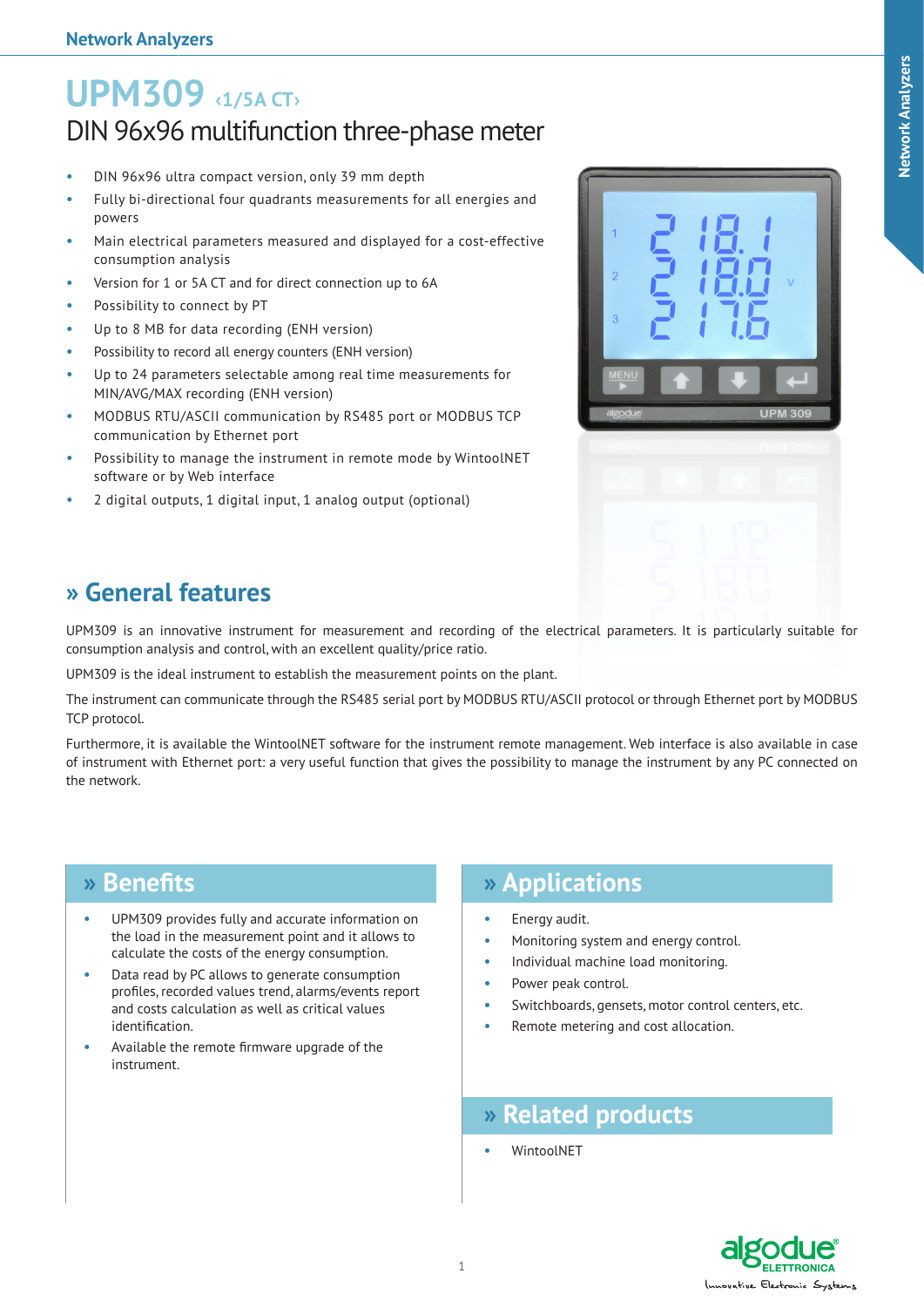# **» Available configurations**

|                                                                  |                                                                    | <b>BASIC</b> | <b>ENH</b> |
|------------------------------------------------------------------|--------------------------------------------------------------------|--------------|------------|
| <b>CURRENT INPUTS</b>                                            | For 1/5A CT                                                        |              |            |
| <b>AUXILIARY POWER SUPPLY</b><br>(make one choice only)          | 115 VAC ±15% (only for instrument with RS485 port)                 |              |            |
|                                                                  | 230 VAC ±15% (only for instrument with RS485 port)                 |              |            |
|                                                                  | 85265 VAC / 110 VDC ±15% (only for instrument with Ethernet port)  |              |            |
| <b>COMMUNICATION PORT</b>                                        | RS485 for MODBUS RTU/ASCII communication                           |              |            |
| (make one choice only)                                           | Ethernet for HTTP, MODBUS TCP communication                        |              |            |
| <b>INSTRUMENT REMOTE MANAGEMENT</b>                              | WintoolNET                                                         |              |            |
|                                                                  | Web server (only for instrument with Ethernet port)                |              |            |
| SIGN REPRESENTATION IN MODBUS PROTOCOL<br>(make one choice only) | Sign bit                                                           |              |            |
|                                                                  | 2's complement                                                     |              |            |
| 2 DIGITAL OUTPUTS                                                | For alarm events or pulse emissions                                |              |            |
| <b>ANALOG OUTPUT</b><br>(only for instrument with RS485 port)    | 020 / 420 mADC, programmable                                       |              | $\circ$    |
| <b>DIGITAL INPUT</b>                                             | To synchronise the DMD value calculation                           |              |            |
| <b>DMD VALUE CALCULATION MODE</b>                                | Digital input synchronisation or Fixed window                      |              |            |
|                                                                  | Digital input synchronisation, Fixed or Sliding window             |              |            |
| <b>MEMORY</b>                                                    | 1 MB                                                               |              |            |
|                                                                  | 8 MB                                                               |              |            |
|                                                                  | Active and reactive power AVG values                               |              |            |
| <b>RECORDINGS</b>                                                | Real time params MIN/AVG/MAX values (up to 24 params programmable) |              |            |
|                                                                  | Energy counters                                                    |              |            |
| <b>WIRING MODES</b>                                              | Three phase, 4 wires, 3 currents (3.4.3)                           |              |            |
|                                                                  | Three phase, 3 wires, 2 currents (3.3.2)                           |              |            |
|                                                                  | Single phase (1ph)                                                 |              |            |
|                                                                  | Voltage and current THD values                                     |              |            |
| <b>THD &amp; HARMONICS</b>                                       | Voltage and current harmonics up to 15th                           |              |            |
| <b>APPARENT ENERGY COUNTERS</b><br>(make one choice only)        | <b>Total counters</b>                                              |              |            |
|                                                                  | Separated Inductive&Capacitive counters                            |              |            |

#### **LEGEND**

 $\bullet$  = Standard

 $O =$  Optional

## **» Technical drawing**



algodu le ELETTRONICA Innovative Electronic Systems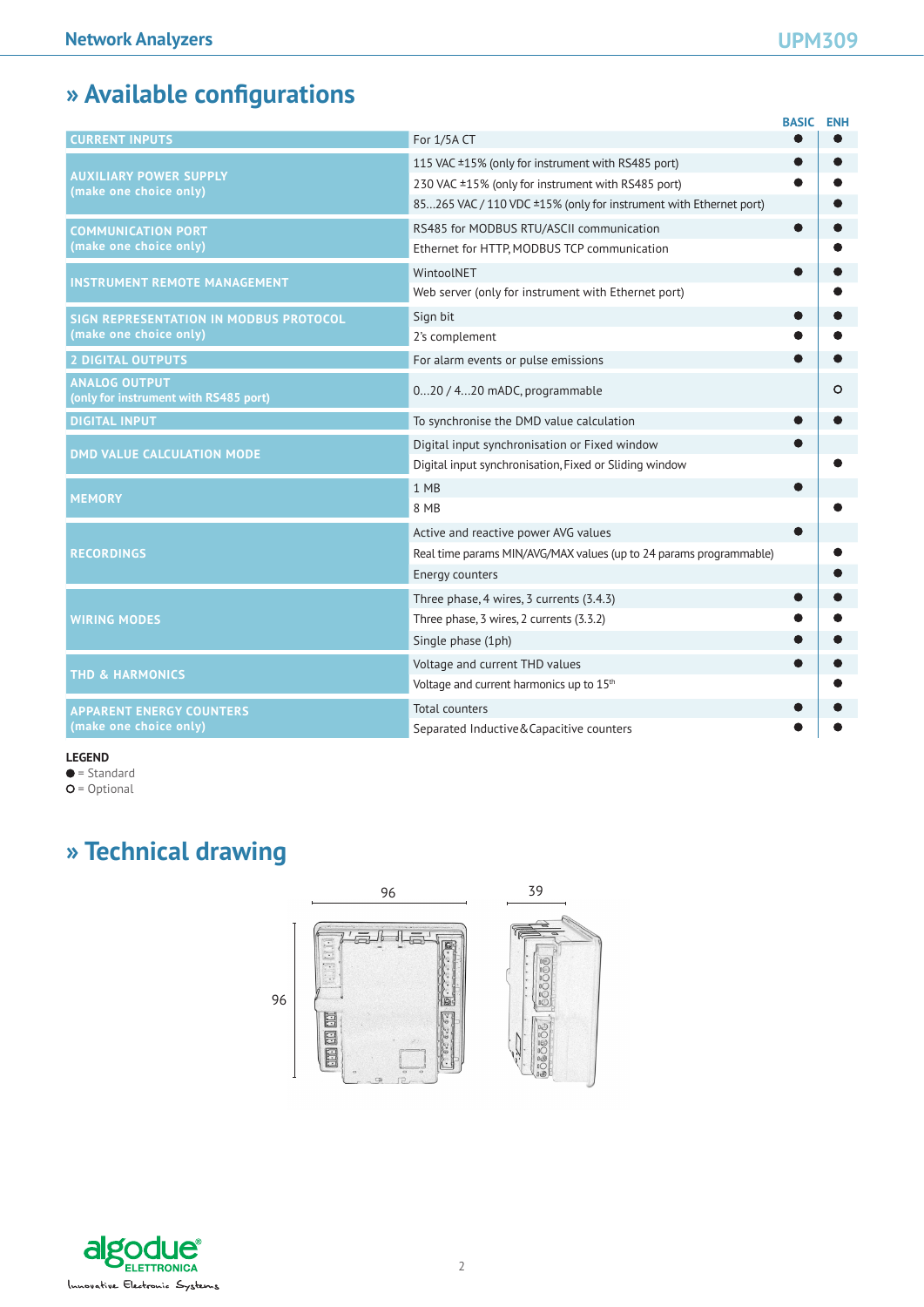## **» Measurements & recordings**

| <b>INSTANTANEOUS VALUES</b>                         |                                                                                                                                                                                                                    | <b>BASIC</b>  | <b>ENH</b>    |
|-----------------------------------------------------|--------------------------------------------------------------------------------------------------------------------------------------------------------------------------------------------------------------------|---------------|---------------|
| <b>VOLTAGE</b>                                      | $V_{L1-N}$ - $V_{L2-N}$ - $V_{L3-N}$ - $V_{L1-L2}$ - $V_{L2-L3}$ - $V_{L3-L1}$ - $V_{\overline{y}}$ [V]                                                                                                            | $\bullet$     | $\bullet$ MAM |
| CURRENT (+/-)                                       | $I_{11} - I_{12} - I_{13} - I_{N} - I_{5}$ [A]                                                                                                                                                                     | $\bullet$     | $\bullet$ MAM |
| ACTIVE POWER (+/-)                                  | $P_{L1} - P_{L2} - P_{L3} - P_{5}$ [W]                                                                                                                                                                             | $\bullet$ AVG | $\bullet$ MAM |
| REACTIVE POWER (+/-)                                | $Q_{L1} - Q_{L2} - Q_{L3} - Q_{5}$ [var]                                                                                                                                                                           | $\bullet$ AVG | $\bullet$ MAM |
| APPARENT POWER (+/-)                                | $S_{L1} - S_{L2} - S_{L3} - S_{5}$ [VA]                                                                                                                                                                            | $\bullet$     | $\bullet$ MAM |
| POWER FACTOR (ind & cap)                            | $PF_{11}$ - $PF_{12}$ - $PF_{13}$ - $PF_{5}$                                                                                                                                                                       | $\bullet$     | $\bullet$ MAM |
| $DPF (+/-)$                                         | $\text{DPF}_{11}$ - $\text{DPF}_{12}$ - $\text{DPF}_{13}$                                                                                                                                                          |               | $\bullet$ MAM |
| TANGENT Ø (+/-)                                     | $TANØ_{11}$ - $TANØ_{12}$ - $TANØ_{13}$ - $TANØ_{5}$                                                                                                                                                               | $\bullet$     | $\bullet$ MAM |
| <b>VOLTAGE THD</b>                                  | $\text{THDV}_{11} \text{-THDV}_{12} \text{-THDV}_{13} \text{-THDV}_{14+2} \text{-THDV}_{12+3} \text{-THDV}_{13+1} \text{[V]}$                                                                                      | $\bullet$     | $\bullet$ MAM |
| <b>CURRENT THD</b>                                  | THDA <sub>11</sub> - THDA <sub>12</sub> - THDA <sub>13</sub> - THDA <sub>N</sub> [A]                                                                                                                               | $\bullet$     | $\bullet$ MAM |
| <b>FREQUENCY</b>                                    | f [Hz]                                                                                                                                                                                                             | $\bullet$     | $\bullet$ MAM |
| PHASE ORDER                                         | Ph                                                                                                                                                                                                                 | 0             |               |
| <b>DEMAND VALUES (DMD)</b>                          |                                                                                                                                                                                                                    |               |               |
| DMD CURRENT (abs)                                   | $I_{L1DMD} - I_{L2DMD} - I_{L3DMD} - I_{NDMD} - I_{5DMD}$ [A]                                                                                                                                                      |               |               |
| DMD ACTIVE POWER (imp & exp)                        | $P_{L1DMD}$ - $P_{L2DMD}$ - $P_{L3DMD}$ - $P_{5DMD}$ [W]                                                                                                                                                           | $\bullet$     |               |
| BALANCE OF DMD SYSTEM ACTIVE POWER (+/-)            | $P_{\Sigma DMDBAL}$ [W]                                                                                                                                                                                            |               |               |
| DMD REACTIVE POWER (imp&exp)                        | $Q_{L1DMD} - Q_{L2DMD} - Q_{L3DMD} - Q_{5DMD}$ [var]                                                                                                                                                               |               |               |
| BALANCE OF DMD SYSTEM REACTIVE POWER (+/-)          | $Q_{\text{SDMDBAL}}$ [var]                                                                                                                                                                                         |               |               |
| DMD APPARENT POWER (imp&exp)                        | $S_{L1DMD}$ - $S_{L2DMD}$ - $S_{L3DMD}$ - $S_{5DMD}$ [VA]                                                                                                                                                          |               |               |
| BALANCE OF DMD SYSTEM APPARENT POWER (+/-)          | $S_{\text{SDMDBAL}}$ [VA]                                                                                                                                                                                          |               |               |
| DMD POWER FACTOR (imp&exp)                          | $PF$ <sub>L1DMD</sub> - $PF$ <sub>L2DMD</sub> - $PF$ <sub>L3DMD</sub> - $PF$ <sub>SDMD</sub>                                                                                                                       |               |               |
| <b>MAX VALUES</b>                                   |                                                                                                                                                                                                                    |               |               |
| <b>MAX VOLTAGE</b>                                  | $V_{L1\text{-NMAX}} - V_{L2\text{-NMAX}} - V_{L3\text{-NMAX}} - V_{L1\text{-L2MAX}} - V_{L2\text{-L3MAX}} - V_{L3\text{-L1MAX}} - V_{\text{JMAX}}$                                                                 |               |               |
| MAX CURRENT (abs)                                   | $I_{L1MAX}$ - $I_{L2MAX}$ - $I_{L3MAX}$ - $I_{NMAX}$ - $I_{5MAX}$ $[A]$                                                                                                                                            |               |               |
| MAX ACTIVE POWER (imp&exp)                          | $P_{L1MAX}$ - $P_{L2MAX}$ - $P_{L3MAX}$ - $P_{5MAX}$ [W]                                                                                                                                                           |               |               |
| MAX REACTIVE POWER (imp & exp)                      | $Q$ <sub>L1MAX</sub> - Q <sub>L2MAX</sub> - Q <sub>L3MAX</sub> - Q <sub>5MAX</sub> [var]                                                                                                                           |               |               |
| MAX APPARENT POWER (imp & exp)                      | $S_{L1MAX}$ - $S_{L2MAX}$ - $S_{L3MAX}$ - $S_{5MAX}$ [VA]                                                                                                                                                          |               |               |
| MAX POWER FACTOR (imp & exp)                        | $PF$ <sub>L1MAX</sub> - $PF$ <sub>L2MAX</sub> - $PF$ <sub>L3MAX</sub> - $PF$ <sub>2MAX</sub>                                                                                                                       |               |               |
| MAX TANGENT Ø (imp&exp)                             | $TANO_{L1MAX}$ - $TANO_{L2MAX}$ - $TANO_{L3MAX}$ - $TANO_{5MAX}$                                                                                                                                                   |               |               |
| MAX VOLTAGE THD                                     | $\text{THDV}_{\text{LIMAX}}\text{-}\text{THDV}_{\text{LIMAX}}\text{-}\text{THDV}_{\text{L3MAX}}\text{-}\text{THDV}_{\text{L1-L2MAX}}\text{-}\text{THDV}_{\text{L2-L3MAX}}\text{-}\text{THDV}_{\text{L3-L1MAX}}[N]$ |               |               |
| MAX CURRENT THD                                     | THDA <sub>L1MAX</sub> - THDA <sub>L2MAX</sub> - THDA <sub>L3MAX</sub> - THDA <sub>NMAX</sub> [A]                                                                                                                   |               | $\bullet$     |
| MAX DMD CURRENT                                     |                                                                                                                                                                                                                    |               |               |
| MAX DMD ACTIVE POWER (imp & exp)                    | $I_{L1MAXDMD} - I_{L2MAXDMD} - I_{L3MAXDMD} - I_{2MAXDMD}$ [A]<br>$P_{L1MAXDMD} - P_{L2MAXDMD} - P_{L3MAXDMD} - P_{5MAXDMD}$ [W]                                                                                   | $\bullet$     |               |
| MAX DMD REACTIVE POWER (imp&exp)                    | $Q_{\text{L1MAXDMD}} - Q_{\text{L2MAXDMD}} - Q_{\text{L3MAXDMD}} - Q_{\text{2MAXDMD}} \text{ [var]}$                                                                                                               | $\bullet$     |               |
| MAX DMD APPARENT POWER (imp&exp)                    |                                                                                                                                                                                                                    |               |               |
| <b>MIN VALUES</b>                                   | $S_{L1MAXDMD} - S_{L2MAXDMD} - S_{L3MAXDMD} - S_{MAXDMD}$ [VA]                                                                                                                                                     |               |               |
| MIN SYSTEM ACTIVE POWER                             | $P_{\text{NIN}}$ [W]                                                                                                                                                                                               |               |               |
| MIN SYSTEM REACTIVE POWER                           | $Q_{\text{SMIN}}$ [var]                                                                                                                                                                                            | $\bullet$     |               |
| MIN SYSTEM APPARENT POWER                           | $S_{\text{NIN}}$ [VA]                                                                                                                                                                                              | $\bullet$     | $\bullet$     |
| <b>COUNTERS</b>                                     |                                                                                                                                                                                                                    |               |               |
| ACTIVE ENERGY (imp & exp)                           | $kWh_{L1}$ - $kWh_{L2}$ - $kWh_{L3}$ - $kWh_{\bar{y}}$ [Wh]                                                                                                                                                        | $\bullet$     | $\bullet$ EC  |
| BALANCE OF SYSTEM ACTIVE ENERGY                     | $kWh_{\text{YBAL}}$ [Wh]                                                                                                                                                                                           | $\bullet$     | $\bullet$ EC  |
| REACTIVE ENERGY (imp&exp) (ind∩)                    | kvarh <sub>L1</sub> - kvarh <sub>L2</sub> - kvarh <sub>L3</sub> - kvarh <sub>5</sub> [varh]                                                                                                                        | $\bullet$     | $\bullet$ EC  |
| BALANCE OF SYSTEM REACTIVE ENERGY (ind & cap)       | kvarh <sub>yBAL</sub> [varh]                                                                                                                                                                                       | $\bullet$     | $\bullet$ EC  |
| APPARENT ENERGY (imp&exp) (ind∩ on request)         | $kVAh$ <sub>11</sub> - $kVAh$ <sub>12</sub> - $kVAh$ <sub>13</sub> - $kVAh$ <sub>5</sub> [VAh]                                                                                                                     | $\bullet$     | $\bullet$ EC  |
| BALANCE OF SYSTEM APPARENT ENERGY (ind∩ on request) | kVAh <sub>yBAL</sub> [VAh]                                                                                                                                                                                         | $\bullet$     | $\bullet$ EC  |
| INSTALLATION HOUR COUNTER                           | HRCNTi [h]                                                                                                                                                                                                         |               | $\bullet$     |
| MEASUREMENT HOUR COUNTER                            | HRCNTm [h]                                                                                                                                                                                                         |               |               |
| <b>HARMONIC ANALYSIS UP TO 15th</b>                 |                                                                                                                                                                                                                    |               |               |
| <b>VOLTAGE HARMONICS</b>                            | $V_{L1-N}$ - $V_{L2-N}$ - $V_{L3-N}$ - $V_{L1-L2}$ - $V_{L2-L3}$ - $V_{L3-L1}$ [V]                                                                                                                                 |               | $\bullet$ MAM |
| <b>CURRENT HARMONICS</b>                            | $I_{11} - I_{12} - I_{13} - I_{N}$ [A]                                                                                                                                                                             |               | $\bullet$ MAM |
|                                                     |                                                                                                                                                                                                                    |               |               |

**LEGEND**<br>• Standard

= Standard **AVG** = Parameters for AVG recording (fixed)

+/- = Signed value imp&exp = Values splitted in imported and exported abs = Absolute value

ind&cap = Values splitted in inductive and capacitive

DMDBAL = Difference between the positive and negative demand value: [DMD+] - [DMD-] BAL = Difference between the imported and exported value: [imp] - [exp]

**MAM** = Parameters for MIN/AVG/MAX recording (up to 24 params programmable)

**EC** = Parameters for Energy counter recording (fixed)

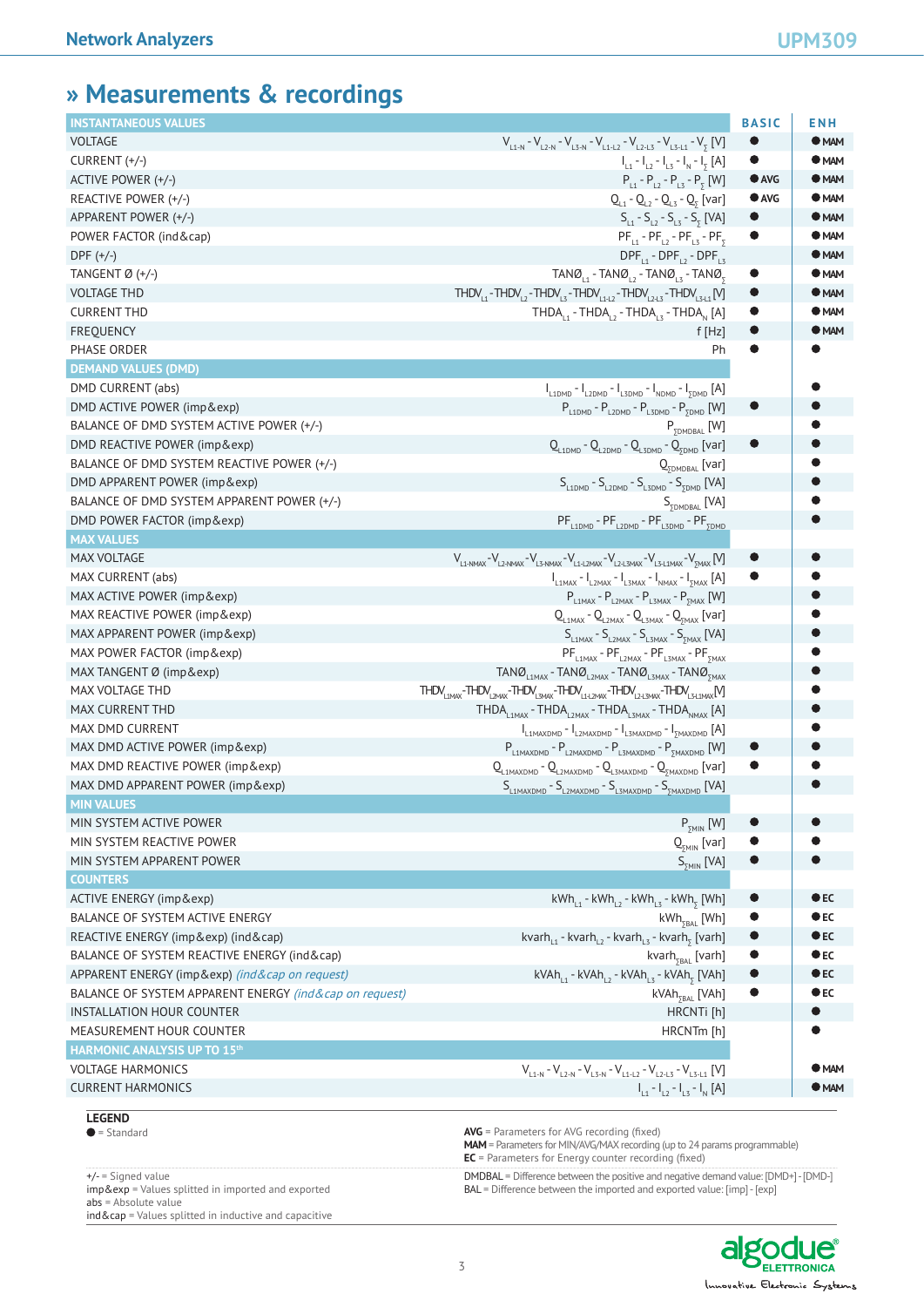### **» Specifications**

| <i>" op</i> eculeations                                              |                                                                                               |
|----------------------------------------------------------------------|-----------------------------------------------------------------------------------------------|
| <b>POWER SUPPLY</b>                                                  |                                                                                               |
| Voltage range (according to the model):                              | Instrument with RS485 port: 230 VAC ±15%                                                      |
|                                                                      | 115 VAC ±15% on request                                                                       |
|                                                                      | Instrument with Ethernet port: 85265 VAC / 110 VDC ±15%                                       |
| Safety:                                                              | 300 V CAT III                                                                                 |
| Frequency:                                                           | 50/60 Hz                                                                                      |
| <b>VOLTAGE INPUTS</b>                                                |                                                                                               |
| Maximum measurable voltage:                                          | 600 VAC L-L                                                                                   |
| Safety:                                                              | 300 V CAT III                                                                                 |
| Minimum voltage for FFT calculation:                                 | 20/35 VAC (multiplied by PT ratio in case of PT use) with direct connection                   |
|                                                                      | $51.3$ MOhm                                                                                   |
| Input impedance:                                                     |                                                                                               |
| Frequency:                                                           | $45 - 65$ Hz                                                                                  |
| <b>CURRENT INPUTS</b>                                                |                                                                                               |
| Maximum value:                                                       | 7 A                                                                                           |
| Starting current $(I_{st})$ :                                        | 2 <sub>m</sub> A                                                                              |
| CT burden:                                                           | max 0.15 VA per phase                                                                         |
| Minimum current for FFT calculation:                                 | 100 mA * CT ratio                                                                             |
| <b>TYPICAL ACCURACY</b>                                              |                                                                                               |
| Voltage:                                                             | ±0.2% reading in 10% FSFS range (FS=Full Scale value)                                         |
| Current:                                                             | ±0.4% reading in 5% FSFS range                                                                |
| Power:                                                               | ±0.5% reading ±0.1% FS (PF=1)                                                                 |
| Frequency:                                                           | ±0.1% reading ±1 digit in 4565 Hz range                                                       |
| Active energy:                                                       | Class 1 according to IEC/EN 62053-21                                                          |
| Reactive energy:                                                     | Class 2 according to IEC/EN 62053-23                                                          |
|                                                                      |                                                                                               |
| <b>DISPLAY &amp; KEYBOARD</b>                                        |                                                                                               |
| Display:                                                             | Backlighted LCD, 78x61 mm                                                                     |
|                                                                      | 3 rows, 4 digits + symbols                                                                    |
| Keyboard:                                                            | 4 front buttons                                                                               |
| <b>COMMUNICATION PORT</b>                                            |                                                                                               |
| Type:                                                                | RS485 optoisolated or Ethernet (RJ45)                                                         |
| Protocols:                                                           | MODBUS RTU/ASCII in case of RS485 port                                                        |
|                                                                      | HTTP, NTP, DHCP, MODBUS TCP in case of Ethernet port                                          |
| Baud rate:                                                           | 300 a 57600 bps in case of RS485 port                                                         |
|                                                                      | 10/100 Mbps in case of Ethernet port                                                          |
| <b>2 DIGITAL OUTPUTS (DO)</b>                                        |                                                                                               |
| Type:                                                                | NPN or PNP, passive optoisolated                                                              |
| Maximum values (according to IEC/EN 62053-31):                       | 27 VDC - 27 mA                                                                                |
| Energy pulse length (only for DO in pulse mode):                     | 50 ±2ms ON time                                                                               |
| Max output reaction time (only for DO in alarm mode):                | 1 <sub>s</sub>                                                                                |
|                                                                      |                                                                                               |
| <b>ANALOG OUTPUT (AO)</b>                                            |                                                                                               |
| Type:                                                                | Active optoisolated                                                                           |
| Selectable ranges:                                                   | 020 / 420 mADC                                                                                |
| Maximum load:                                                        | $500 \Omega$                                                                                  |
| <b>DIGITAL INPUT (DI)</b>                                            |                                                                                               |
| Type:                                                                | Optoisolated                                                                                  |
| Voltage range:                                                       | 80  265 VAC-DC                                                                                |
| <b>WIRE DIAMETER FOR TERMINALS</b>                                   |                                                                                               |
| Measuring terminals (A&V):                                           | 2.5 mm <sup>2</sup> / 14 AWG                                                                  |
| Terminals for I/O, AUX, RS485 port:                                  | 1.5 mm <sup>2</sup> / 16 AWG                                                                  |
|                                                                      |                                                                                               |
| <b>SIZE &amp; WEIGHT</b>                                             |                                                                                               |
| LxHxP, W:                                                            | 96x96x39 mm, max 310 g                                                                        |
| <b>ENVIRONMENTAL CONDITIONS</b>                                      |                                                                                               |
| Operating temperature:                                               | $-25^{\circ}$ C  +55 $^{\circ}$ C (3K6)                                                       |
| Storage temperature:                                                 | $-25^{\circ}$ C  +75°C (2K3)                                                                  |
| Max humidity (without condensation):                                 | 80%                                                                                           |
| Sinusoidal vibration amplitude:                                      | 50 Hz ±0.075 mm                                                                               |
| Protection degree - frontal part:                                    | IP54 (granted only in case of installation in a cabinet with at least IP54 protection degree) |
| Protection degree - terminals:                                       | <b>IP20</b>                                                                                   |
| Pollution degree:                                                    | $\overline{2}$                                                                                |
| Installation and use:                                                | Internal                                                                                      |
|                                                                      |                                                                                               |
| <b>STANDARD COMPLIANCE</b> (for the parts applicable for instrument) |                                                                                               |
| Directives:                                                          | 2006/95/EC, 2004/108/EC                                                                       |
| Safety:                                                              | EN 61010-1, EN 61010-2-030, EN 61010-2-032                                                    |
| EMC:                                                                 | EN 61326-1, EN 55011, EN 61000-4-2, EN61000-4-3, EN61000-4-4,                                 |
|                                                                      | EN61000-4-5, EN61000-4-6, EN61000-4-11, EN61000-6-2                                           |